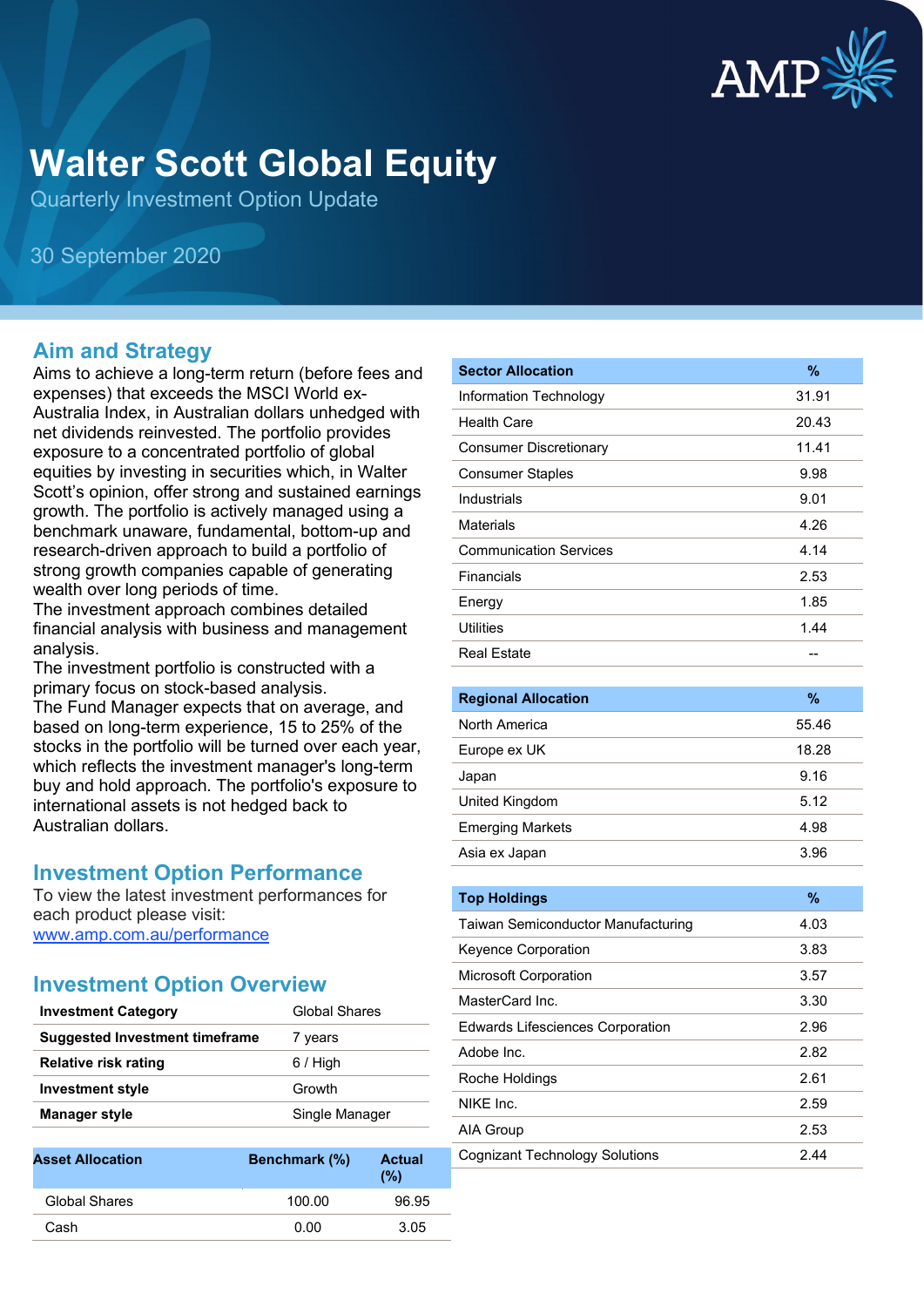# **Investment Option Commentary**

The strategy returned 4.45% (before fees) for the quarter ending September 2020, compared with a return for the Benchmark of 3.78%.

**Taiwan Semiconductor** was among the top individual contributors to performance during the quarter. The company issued a strong set of Q2 results, beating the top end of guidance on all metrics. Encouragingly, Q3 guidance was similarly robust. Management also raised its guidance for the full year and now sees revenue growing from mid-to-high teens to 20%+, which is effectively where the company was prior to the current crisis. Commentary was also positive on the outlook for 2021 and 2022, with long-term tailwinds such as 5G and the Internet of Things continuing to support growth.

**EOG Resources** was among the top individual detractors from performance during the quarter. The company, and the energy sector in general, performed poorly, with the ongoing impact of the COVID-19 pandemic weighing on sentiment, and any hope of a swift recovery in demand to pre-crisis levels long forgotten. The nearterm outlook remains highly uncertain. As a result, management at EOG has decided to focus on drilling only those wells that meet the company's investment return criteria, shut in some existing production, and defer drilling of new wells until oil prices recover.

### **Market Commentary**

Overall, the third quarter of 2020 further burnished the emphatic recovery in global equity prices that has taken place since the lows of March. For much of the period, ongoing monetary support, evidence of recovering economic activity and hopes for a COVID-19 vaccine trumped concerns about renewed US-China tensions and the long-term challenges posed by the pandemic. Although a more cautious tone entered markets in September, this did little to assuage concerns that the disparity between asset prices and the real economy is now so stark as to be unsustainable

# **Outlook**

Looking ahead to the final quarter of the year, the persistent tensions in US-China relations and the impending US presidential election are likely sources of further volatility. The possibility of an inconclusive result in November has certainly begun to weigh on sentiment. Meanwhile, the resurgence of COVID-19 in Western Europe, and the subsequent reintroduction of social restrictions, serves as a reminder that it is premature to suggest the current crisis is coming to end. The future course of the disease is the subject of significant speculation, with numerous potential scenarios touted. In truth, nobody can predict with any degree of confidence how this will play out. This, in turn, leaves equity markets exposed to a wide range of outcomes, some positive, many far less so. Are equities priced appropriately for this level of uncertainty in the short term? Walter Scott suspect not. Over the medium term, however, Walter Scott believe that equities remain the asset class best placed to capture the fruits of a sustained economic recovery. Experience shows that a disciplined focus on buying and holding attractively valued companies capable of delivering sustainable growth can deliver excess returns for investors, irrespective of events or changes in sentiment that might impact markets over any short-term period.